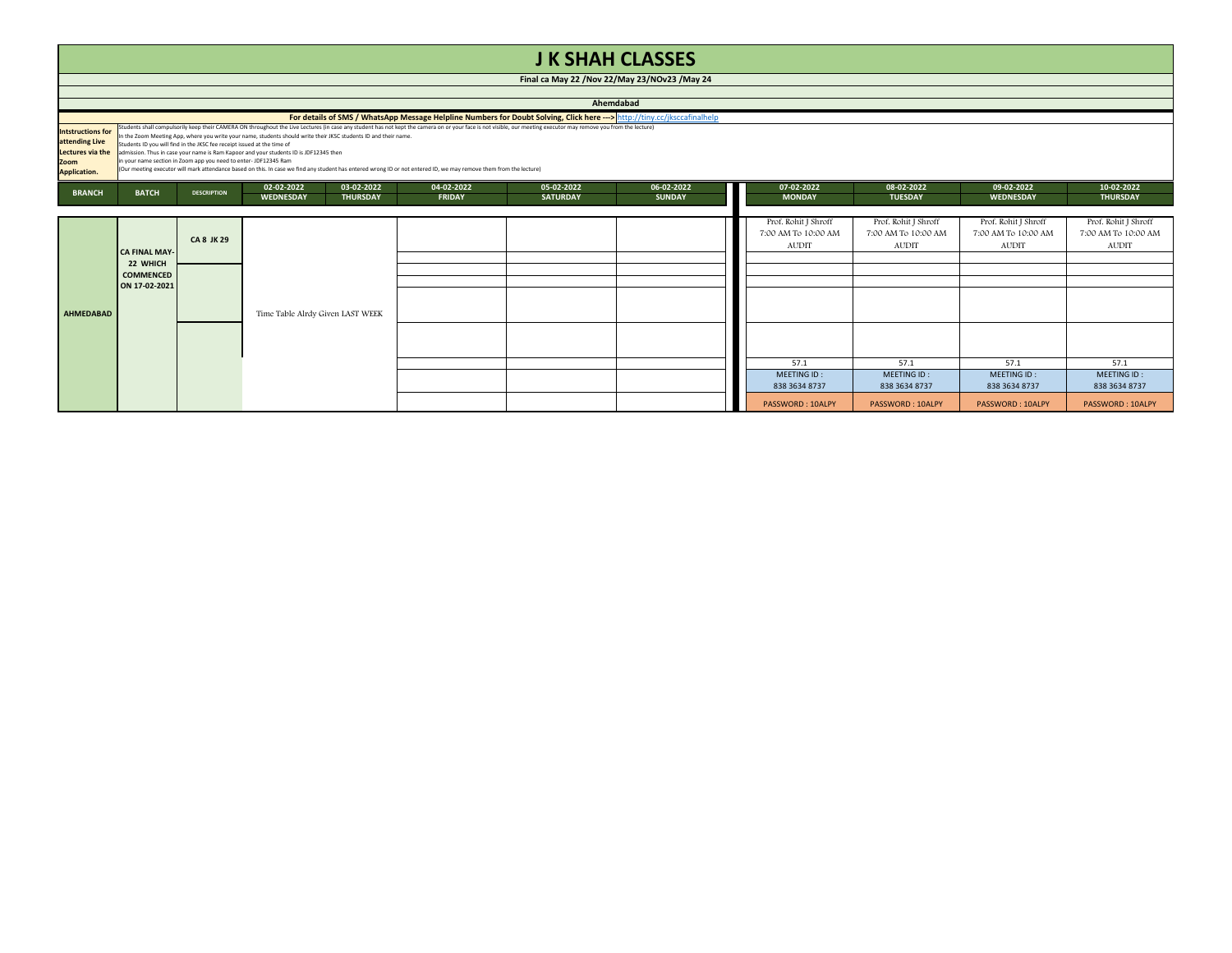|                                                                                        |                                                                                                                                                                                                                                                                                                                                                                                                                                                                                                                                                                                                                                                                                                                                                    |                    |                                  |                 |               |                 | <b>J K SHAH CLASSES</b> |                                                             |                                                             |                                                             |                                                             |  |  |
|----------------------------------------------------------------------------------------|----------------------------------------------------------------------------------------------------------------------------------------------------------------------------------------------------------------------------------------------------------------------------------------------------------------------------------------------------------------------------------------------------------------------------------------------------------------------------------------------------------------------------------------------------------------------------------------------------------------------------------------------------------------------------------------------------------------------------------------------------|--------------------|----------------------------------|-----------------|---------------|-----------------|-------------------------|-------------------------------------------------------------|-------------------------------------------------------------|-------------------------------------------------------------|-------------------------------------------------------------|--|--|
|                                                                                        | Final ca May 22 / Nov 22/May 23/NOv23 / May 24                                                                                                                                                                                                                                                                                                                                                                                                                                                                                                                                                                                                                                                                                                     |                    |                                  |                 |               |                 |                         |                                                             |                                                             |                                                             |                                                             |  |  |
|                                                                                        |                                                                                                                                                                                                                                                                                                                                                                                                                                                                                                                                                                                                                                                                                                                                                    |                    |                                  |                 |               |                 |                         |                                                             |                                                             |                                                             |                                                             |  |  |
|                                                                                        | Ahemdabad                                                                                                                                                                                                                                                                                                                                                                                                                                                                                                                                                                                                                                                                                                                                          |                    |                                  |                 |               |                 |                         |                                                             |                                                             |                                                             |                                                             |  |  |
|                                                                                        | For details of SMS / WhatsApp Message Helpline Numbers for Doubt Solving, Click here ---> http://tinv.cc/iksccafinalhelp                                                                                                                                                                                                                                                                                                                                                                                                                                                                                                                                                                                                                           |                    |                                  |                 |               |                 |                         |                                                             |                                                             |                                                             |                                                             |  |  |
| <b>Intstructions for</b><br>attending Live<br>Lectures via the<br>Zoom<br>Application. | Students shall compulsorily keep their CAMERA ON throughout the Live Lectures (in case any student has not kept the camera on or your face is not visible, our meeting executor may remove you from the lecture)<br>In the Zoom Meeting App, where you write your name, students should write their JKSC students ID and their name.<br>Students ID you will find in the JKSC fee receipt issued at the time of<br>admission. Thus in case your name is Ram Kapoor and your students ID is JDF12345 then<br>in your name section in Zoom app you need to enter- JDF12345 Ram<br>(Our meeting executor will mark attendance based on this. In case we find any student has entered wrong ID or not entered ID, we may remove them from the lecture) |                    |                                  |                 |               |                 |                         |                                                             |                                                             |                                                             |                                                             |  |  |
|                                                                                        |                                                                                                                                                                                                                                                                                                                                                                                                                                                                                                                                                                                                                                                                                                                                                    |                    | 02-02-2022                       | 03-02-2022      | 04-02-2022    | 05-02-2022      | 06-02-2022              | 07-02-2022                                                  | 08-02-2022                                                  | 09-02-2022                                                  | 10-02-2022                                                  |  |  |
| <b>BRANCH</b>                                                                          | <b>BATCH</b>                                                                                                                                                                                                                                                                                                                                                                                                                                                                                                                                                                                                                                                                                                                                       | <b>DESCRIPTION</b> | <b>WEDNESDAY</b>                 | <b>THURSDAY</b> | <b>FRIDAY</b> | <b>SATURDAY</b> | <b>SUNDAY</b>           | <b>MONDAY</b>                                               | <b>TUESDAY</b>                                              | <b>WEDNESDAY</b>                                            | <b>THURSDAY</b>                                             |  |  |
|                                                                                        |                                                                                                                                                                                                                                                                                                                                                                                                                                                                                                                                                                                                                                                                                                                                                    |                    |                                  |                 |               |                 |                         |                                                             |                                                             |                                                             |                                                             |  |  |
|                                                                                        | <b>CA FINAL NOV-</b>                                                                                                                                                                                                                                                                                                                                                                                                                                                                                                                                                                                                                                                                                                                               | <b>BA 6 JK 29</b>  |                                  |                 |               |                 |                         | Prof. Rohit J Shroff<br>7:00 AM To 10:00 AM<br><b>AUDIT</b> | Prof. Rohit J Shroff<br>7:00 AM To 10:00 AM<br><b>AUDIT</b> | Prof. Rohit J Shroff<br>7:00 AM To 10:00 AM<br><b>AUDIT</b> | Prof. Rohit J Shroff<br>7:00 AM To 10:00 AM<br><b>AUDIT</b> |  |  |
|                                                                                        | 22 WHICH                                                                                                                                                                                                                                                                                                                                                                                                                                                                                                                                                                                                                                                                                                                                           |                    |                                  |                 |               |                 |                         |                                                             |                                                             |                                                             |                                                             |  |  |
|                                                                                        | <b>COMMENCED</b>                                                                                                                                                                                                                                                                                                                                                                                                                                                                                                                                                                                                                                                                                                                                   |                    |                                  |                 |               |                 |                         |                                                             |                                                             |                                                             |                                                             |  |  |
| <b>AHMEDABAD</b>                                                                       | ON 17-02-2021                                                                                                                                                                                                                                                                                                                                                                                                                                                                                                                                                                                                                                                                                                                                      |                    | Time Table Alrdy Given LAST WEEK |                 |               |                 |                         |                                                             |                                                             |                                                             |                                                             |  |  |
|                                                                                        |                                                                                                                                                                                                                                                                                                                                                                                                                                                                                                                                                                                                                                                                                                                                                    |                    |                                  |                 |               |                 |                         |                                                             |                                                             |                                                             |                                                             |  |  |
|                                                                                        |                                                                                                                                                                                                                                                                                                                                                                                                                                                                                                                                                                                                                                                                                                                                                    |                    |                                  |                 |               |                 |                         | 57.1                                                        | 57.1                                                        | 57.1                                                        | 57.1                                                        |  |  |
|                                                                                        |                                                                                                                                                                                                                                                                                                                                                                                                                                                                                                                                                                                                                                                                                                                                                    |                    |                                  |                 |               |                 |                         | MEETING ID:<br>838 3634 8737                                | MEETING ID:<br>838 3634 8737                                | MEETING ID:<br>838 3634 8737                                | MEETING ID:<br>838 3634 8737                                |  |  |
|                                                                                        |                                                                                                                                                                                                                                                                                                                                                                                                                                                                                                                                                                                                                                                                                                                                                    |                    |                                  |                 |               |                 |                         | <b>PASSWORD: 10ALPY</b>                                     | PASSWORD: 10ALPY                                            | PASSWORD: 10ALPY                                            | PASSWORD: 10ALPY                                            |  |  |

|           |                                  |       |                                  | Prof. Srinivasan    | Prof. Srinivasan    | Prof. Srinivasan    | Prof. Rohit J Shroff    | Prof. Rohit J Shroff | Prof. Rohit J Shroff | Prof. Rohit J Shroff |
|-----------|----------------------------------|-------|----------------------------------|---------------------|---------------------|---------------------|-------------------------|----------------------|----------------------|----------------------|
|           |                                  | JK 29 |                                  | 7:00 AM To 10:00 AM | 7:00 AM To 10:00 AM | 7:00 AM To 10:00 AM | 7:00 AM To 10:00 AM     | 7:00 AM To 10:00 AM  | 7:00 AM To 10:00 AM  | 7:00 AM To 10:00 AM  |
|           |                                  |       |                                  | SFM                 | SFM                 | SFM                 | AUDIT                   | AUDIT                | AUDIT                | <b>AUDIT</b>         |
|           | <b>CA FINAL MAY-</b><br>23 WHICH |       |                                  | 59.1                | 59.1                | 59.1                |                         |                      |                      |                      |
|           | <b>COMMENCED</b>                 |       |                                  | 875 2645 9689       | 875 2645 9689       | 875 2645 9689       |                         |                      |                      |                      |
|           | ON 17-02-2021                    |       |                                  | PASSWORD: xhan94    | PASSWORD: xhan94    | PASSWORD: xhan94    |                         |                      |                      |                      |
|           |                                  |       | Time Table Alrdy Given LAST WEEK |                     |                     |                     |                         |                      |                      |                      |
| AHMEDABAD |                                  |       |                                  |                     |                     |                     |                         |                      |                      |                      |
|           |                                  |       |                                  |                     |                     |                     |                         |                      |                      |                      |
|           |                                  |       |                                  |                     |                     |                     |                         |                      |                      |                      |
|           |                                  |       |                                  |                     |                     |                     |                         |                      |                      |                      |
|           |                                  |       |                                  |                     |                     |                     |                         |                      |                      |                      |
|           |                                  |       |                                  |                     |                     |                     | 57.1                    | 57.1                 | 57.1                 | 57.1                 |
|           |                                  |       |                                  |                     |                     |                     | MEETING ID:             | MEETING ID:          | MEETING ID:          | MEETING ID:          |
|           |                                  |       |                                  |                     |                     |                     | 838 3634 8737           | 838 3634 8737        | 838 3634 8737        | 838 3634 8737        |
|           |                                  |       |                                  |                     |                     |                     | <b>PASSWORD: 10ALPY</b> | PASSWORD: 10ALPY     | PASSWORD: 10ALPY     | PASSWORD: 10ALPY     |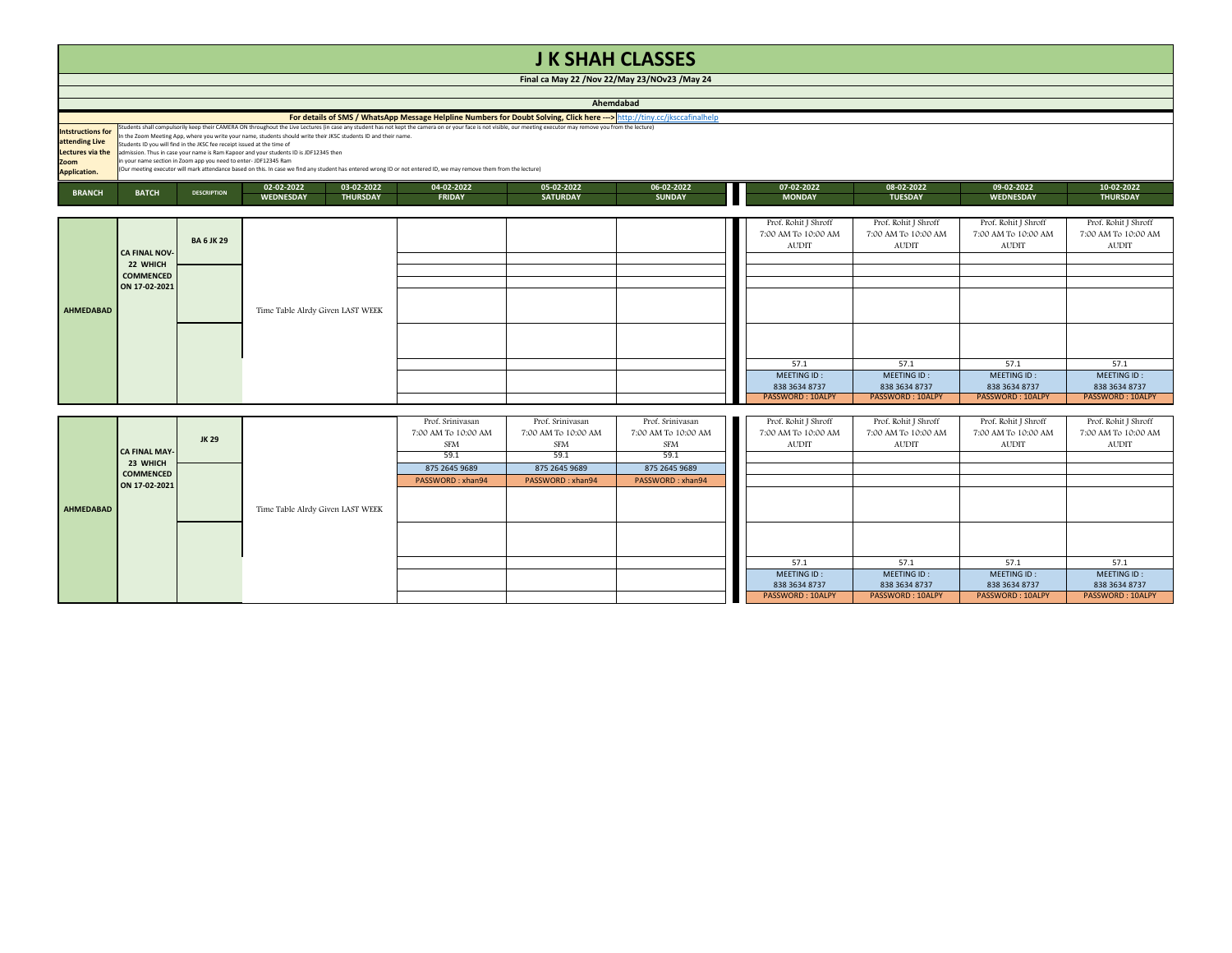## **J K SHAH CLASSES**

**Final ca May 22 /Nov 22/May 23/NOv23 /May 24**

|                                                                                        | Ahemdabad                                                                                                                                                                                                                                                                                                                                                                                                                                                                                                                                                                                                                                                                                                                                         |                    |                                                                 |                                                                                                    |                                                                                             |                                                                                             |  |                                                             |                                                                 |                                                             |                                                                 |  |  |
|----------------------------------------------------------------------------------------|---------------------------------------------------------------------------------------------------------------------------------------------------------------------------------------------------------------------------------------------------------------------------------------------------------------------------------------------------------------------------------------------------------------------------------------------------------------------------------------------------------------------------------------------------------------------------------------------------------------------------------------------------------------------------------------------------------------------------------------------------|--------------------|-----------------------------------------------------------------|----------------------------------------------------------------------------------------------------|---------------------------------------------------------------------------------------------|---------------------------------------------------------------------------------------------|--|-------------------------------------------------------------|-----------------------------------------------------------------|-------------------------------------------------------------|-----------------------------------------------------------------|--|--|
|                                                                                        | For details of SMS / WhatsApp Message Helpline Numbers for Doubt Solving, Click here ---> http://tiny.cc/jksccafinalhelp                                                                                                                                                                                                                                                                                                                                                                                                                                                                                                                                                                                                                          |                    |                                                                 |                                                                                                    |                                                                                             |                                                                                             |  |                                                             |                                                                 |                                                             |                                                                 |  |  |
| <b>Intstructions for</b><br>attending Live<br>Lectures via the<br>Zoom<br>Application. | Students shall compulsorily keep their CAMERA ON throughout the Live Lectures (in case any student has not kept the camera on or your face is not visible, our meeting executor may remove you from the lecture)<br>in the Zoom Meeting App, where you write your name, students should write their JKSC students ID and their name.<br>Students ID you will find in the JKSC fee receipt issued at the time of<br>admission. Thus in case your name is Ram Kapoor and your students ID is JDF12345 then<br>n your name section in Zoom app you need to enter- JDF12345 Ram<br>(Our meeting executor will mark attendance based on this. In case we find any student has entered wrong ID or not entered ID, we may remove them from the lecture) |                    |                                                                 |                                                                                                    |                                                                                             |                                                                                             |  |                                                             |                                                                 |                                                             |                                                                 |  |  |
| <b>BRANCH</b>                                                                          | <b>BATCH</b>                                                                                                                                                                                                                                                                                                                                                                                                                                                                                                                                                                                                                                                                                                                                      | <b>DESCRIPTION</b> | 02-02-2022<br>03-02-2022<br><b>WEDNESDAY</b><br><b>THURSDAY</b> | 04-02-2022<br><b>FRIDAY</b>                                                                        | 05-02-2022<br><b>SATURDAY</b>                                                               | 06-02-2022<br><b>SUNDAY</b>                                                                 |  | 07-02-2022<br><b>MONDAY</b>                                 | 08-02-2022<br><b>TUESDAY</b>                                    | 09-02-2022<br><b>WEDNESDAY</b>                              | 10-02-2022<br><b>THURSDAY</b>                                   |  |  |
| AHMEDABAD                                                                              | <b>CA FINAL NOV-</b><br>23 WHICH<br><b>COMMENCED</b><br>ON 17-02-2021                                                                                                                                                                                                                                                                                                                                                                                                                                                                                                                                                                                                                                                                             | <b>JK29</b>        |                                                                 | Prof. Srinivasan<br>7:00 AM To 10:00 AM<br><b>SFM</b><br>59.1<br>875 2645 9689<br>PASSWORD: xhan94 | Prof. Srinivasan<br>7:00 AM To 10:00 AM<br>SFM<br>59.1<br>875 2645 9689<br>PASSWORD: xhan94 | Prof. Srinivasan<br>7:00 AM To 10:00 AM<br>SFM<br>59.1<br>875 2645 9689<br>PASSWORD: xhan94 |  | Prof. Rohit J Shroff<br>7:00 AM To 10:00 AM<br>AUDIT        | Prof. Rohit J Shroff<br>7:00 AM To 10:00 AM<br><b>AUDIT</b>     | Prof. Rohit J Shroff<br>7:00 AM To 10:00 AM<br><b>AUDIT</b> | Prof. Rohit J Shroff<br>7:00 AM To 10:00 AM<br><b>AUDIT</b>     |  |  |
|                                                                                        |                                                                                                                                                                                                                                                                                                                                                                                                                                                                                                                                                                                                                                                                                                                                                   |                    | Time Table Alrdy Given LAST WEEK                                |                                                                                                    |                                                                                             |                                                                                             |  | 57.1<br>MEETING ID:<br>838 3634 8737<br>PASSWORD: 10ALPY    | 57.1<br>MEETING ID:<br>838 3634 8737<br><b>PASSWORD: 10ALPY</b> | 57.1<br>MEETING ID:<br>838 3634 8737<br>PASSWORD: 10ALPY    | 57.1<br>MEETING ID:<br>838 3634 8737<br><b>PASSWORD: 10ALPY</b> |  |  |
|                                                                                        | <b>CA FINAL NOV-</b>                                                                                                                                                                                                                                                                                                                                                                                                                                                                                                                                                                                                                                                                                                                              | <b>JK29</b>        |                                                                 | Prof. Srinivasan<br>7:00 AM To 10:00 AM<br><b>SFM</b><br>59.1                                      | Prof. Srinivasan<br>7:00 AM To 10:00 AM<br><b>SFM</b><br>59.1                               | Prof. Srinivasan<br>7:00 AM To 10:00 AM<br><b>SFM</b><br>59.1                               |  | Prof. Rohit J Shroff<br>7:00 AM To 10:00 AM<br><b>AUDIT</b> | Prof. Rohit J Shroff<br>7:00 AM To 10:00 AM<br><b>AUDIT</b>     | Prof. Rohit J Shroff<br>7:00 AM To 10:00 AM<br><b>AUDIT</b> | Prof. Rohit J Shroff<br>7:00 AM To 10:00 AM<br><b>AUDIT</b>     |  |  |
| <b>AHMEDABAD</b>                                                                       | 23 WHICH<br><b>COMMENCED</b><br>ON 07-04-2021                                                                                                                                                                                                                                                                                                                                                                                                                                                                                                                                                                                                                                                                                                     |                    | Time Table Alrdy Given LAST WEEK                                | 875 2645 9689<br>PASSWORD: xhan94                                                                  | 875 2645 9689<br>PASSWORD: xhan94                                                           | 875 2645 9689<br>PASSWORD: xhan94                                                           |  |                                                             |                                                                 |                                                             |                                                                 |  |  |
|                                                                                        |                                                                                                                                                                                                                                                                                                                                                                                                                                                                                                                                                                                                                                                                                                                                                   |                    |                                                                 |                                                                                                    |                                                                                             |                                                                                             |  | 57.1                                                        | 57.1                                                            | 57.1                                                        | 57.1                                                            |  |  |
|                                                                                        |                                                                                                                                                                                                                                                                                                                                                                                                                                                                                                                                                                                                                                                                                                                                                   |                    |                                                                 |                                                                                                    |                                                                                             |                                                                                             |  | MEETING ID:<br>838 3634 8737<br>PASSWORD: 10ALPY            | MEETING ID:<br>838 3634 8737<br>PASSWORD: 10ALPY                | MEETING ID:<br>838 3634 8737<br>PASSWORD: 10ALPY            | MEETING ID:<br>838 3634 8737<br>PASSWORD: 10ALPY                |  |  |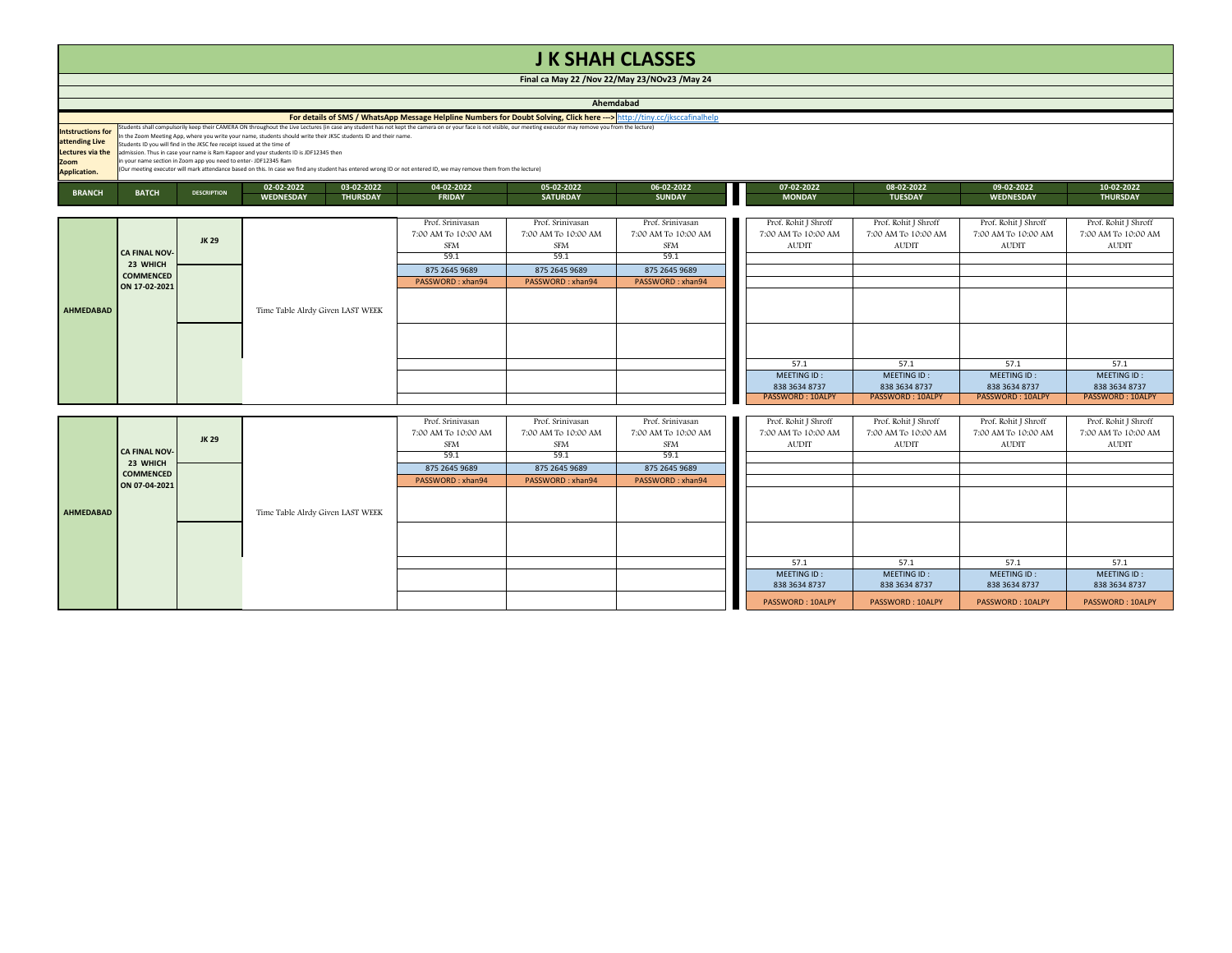| <b>JK SHAH CLASSES</b>                         |
|------------------------------------------------|
| Final ca May 22 / Nov 22/May 23/NOv23 / May 24 |
|                                                |

|                          | Ahemdabad                                                                                                                                                          |                                                                                                                                                                                                                  |            |                 |               |                 |               |      |               |                |                  |                 |  |
|--------------------------|--------------------------------------------------------------------------------------------------------------------------------------------------------------------|------------------------------------------------------------------------------------------------------------------------------------------------------------------------------------------------------------------|------------|-----------------|---------------|-----------------|---------------|------|---------------|----------------|------------------|-----------------|--|
|                          | For details of SMS / WhatsApp Message Helpline Numbers for Doubt Solving, Click here ---> http://tiny.cc/jksccafinalhelp                                           |                                                                                                                                                                                                                  |            |                 |               |                 |               |      |               |                |                  |                 |  |
| <b>Intstructions for</b> |                                                                                                                                                                    | Students shall compulsorily keep their CAMERA ON throughout the Live Lectures (in case any student has not kept the camera on or your face is not visible, our meeting executor may remove you from the lecture) |            |                 |               |                 |               |      |               |                |                  |                 |  |
|                          |                                                                                                                                                                    | In the Zoom Meeting App, where you write your name, students should write their JKSC students ID and their name.                                                                                                 |            |                 |               |                 |               |      |               |                |                  |                 |  |
| attending Live           |                                                                                                                                                                    | Students ID you will find in the JKSC fee receipt issued at the time of                                                                                                                                          |            |                 |               |                 |               |      |               |                |                  |                 |  |
|                          | Lectures via the admission. Thus in case your name is Ram Kapoor and your students ID is JDF12345 then                                                             |                                                                                                                                                                                                                  |            |                 |               |                 |               |      |               |                |                  |                 |  |
| Zoom                     |                                                                                                                                                                    | in your name section in Zoom app you need to enter-JDF12345 Ram                                                                                                                                                  |            |                 |               |                 |               |      |               |                |                  |                 |  |
| <b>Application.</b>      | (Our meeting executor will mark attendance based on this. In case we find any student has entered wrong ID or not entered ID, we may remove them from the lecture) |                                                                                                                                                                                                                  |            |                 |               |                 |               |      |               |                |                  |                 |  |
| <b>BRANCH</b>            | <b>BATCH</b>                                                                                                                                                       | <b>DESCRIPTION</b>                                                                                                                                                                                               | 02-02-2022 | 03-02-2022      | 04-02-2022    | 05-02-2022      | 06-02-2022    | a ka | 07-02-2022    | 08-02-2022     | 09-02-2022       | 10-02-2022      |  |
|                          |                                                                                                                                                                    |                                                                                                                                                                                                                  | WEDNESDAY  | <b>THURSDAY</b> | <b>FRIDAY</b> | <b>SATURDAY</b> | <b>SUNDAY</b> |      | <b>MONDAY</b> | <b>TUESDAY</b> | <b>WEDNESDAY</b> | <b>THURSDAY</b> |  |

|           | <b>CA FINAL NOV-</b><br>22 WHICH<br><b>COMMENCED</b><br>ON 16-08-2021 | JK 30       |                                  | hrs zoom recorded Live<br><b>Indirect TAX</b>   | Moring Kindly watch any 3   Moring Kindly watch any 3   Moring Kindly watch any 3<br>hrs zoom recorded Live<br><b>Indirect TAX</b> | hrs zoom recorded Live<br><b>Indirect TAX</b>   | Prof. Rohit J Shroff<br>7:00 AM To 10:00 AM<br><b>AUDIT</b><br>57.1 | Prof. Rohit J Shroff<br>7:00 AM To 10:00 AM<br><b>AUDIT</b><br>57.1 | Prof. Rohit J Shroff<br>7:00 AM To 10:00 AM<br><b>AUDIT</b><br>57.1 | Prof. Rohit J Shroff<br>7:00 AM To 10:00 AM<br><b>AUDIT</b><br>57.1 |
|-----------|-----------------------------------------------------------------------|-------------|----------------------------------|-------------------------------------------------|------------------------------------------------------------------------------------------------------------------------------------|-------------------------------------------------|---------------------------------------------------------------------|---------------------------------------------------------------------|---------------------------------------------------------------------|---------------------------------------------------------------------|
|           |                                                                       |             | Time Table Alrdy Given LAST WEEK | Evening Kindly watch any                        | Evening Kindly watch any                                                                                                           | Evening Kindly watch any                        | 838 3634 8737<br>PASSWORD: 10ALPY<br>Evening Kindly watch any       | 838 3634 8737<br>PASSWORD: 10ALPY<br>Evening Kindly watch any       | 838 3634 8737<br>PASSWORD: 10ALPY<br>Evening Kindly watch any       | 838 3634 8737<br>PASSWORD: 10ALPY<br>Evening Kindly watch any       |
| AHMEDABAD |                                                                       |             |                                  | 3 hrs zoom recorded Live<br><b>Indirect TAX</b> | 3 hrs zoom recorded Live<br><b>Indirect TAX</b>                                                                                    | 3 hrs zoom recorded Live<br><b>Indirect TAX</b> | 3 hrs zoom recorded Live<br><b>Indirect TAX</b>                     | 3 hrs zoom recorded Live<br><b>Indirect TAX</b>                     | 3 hrs zoom recorded Live<br><b>Indirect TAX</b>                     | 3 hrs zoom recorded Live<br>Indirect TAX                            |
|           |                                                                       |             |                                  |                                                 |                                                                                                                                    |                                                 |                                                                     |                                                                     |                                                                     |                                                                     |
|           |                                                                       |             |                                  |                                                 |                                                                                                                                    |                                                 |                                                                     |                                                                     |                                                                     |                                                                     |
|           |                                                                       |             |                                  |                                                 |                                                                                                                                    |                                                 |                                                                     |                                                                     |                                                                     |                                                                     |
|           | <b>CA FINAL MAY-</b><br>23 WHICH                                      | <b>JK30</b> |                                  |                                                 |                                                                                                                                    |                                                 | Prof. Rohit J Shroff<br>7:00 AM To 10:00 AM<br>AUDIT                | Prof. Rohit J Shroff<br>7:00 AM To 10:00 AM<br><b>AUDIT</b>         | Prof. Rohit J Shroff<br>7:00 AM To 10:00 AM<br><b>AUDIT</b>         | Prof. Rohit J Shroff<br>7:00 AM To 10:00 AM<br><b>AUDIT</b>         |
|           | <b>COMMENCED</b>                                                      |             |                                  |                                                 |                                                                                                                                    |                                                 |                                                                     |                                                                     |                                                                     |                                                                     |
|           | ON 16-08-2021                                                         |             |                                  |                                                 |                                                                                                                                    |                                                 |                                                                     |                                                                     |                                                                     |                                                                     |
| AHMEDABAD |                                                                       |             | Time Table Alrdy Given LAST WEEK |                                                 |                                                                                                                                    |                                                 |                                                                     |                                                                     |                                                                     |                                                                     |
|           |                                                                       |             |                                  |                                                 |                                                                                                                                    |                                                 |                                                                     |                                                                     |                                                                     |                                                                     |
|           |                                                                       |             |                                  |                                                 |                                                                                                                                    |                                                 | 57.1                                                                | 57.1                                                                | 57.1                                                                | 57.1                                                                |
|           |                                                                       |             |                                  |                                                 |                                                                                                                                    |                                                 | MEETING ID:<br>838 3634 8737                                        | MEETING ID:<br>838 3634 8737                                        | MEETING ID:<br>838 3634 8737                                        | MEETING ID:<br>838 3634 8737                                        |
|           |                                                                       |             |                                  |                                                 |                                                                                                                                    |                                                 | <b>PASSWORD: 10ALPY</b>                                             | PASSWORD: 10ALPY                                                    | PASSWORD: 10ALPY                                                    | PASSWORD: 10ALPY                                                    |